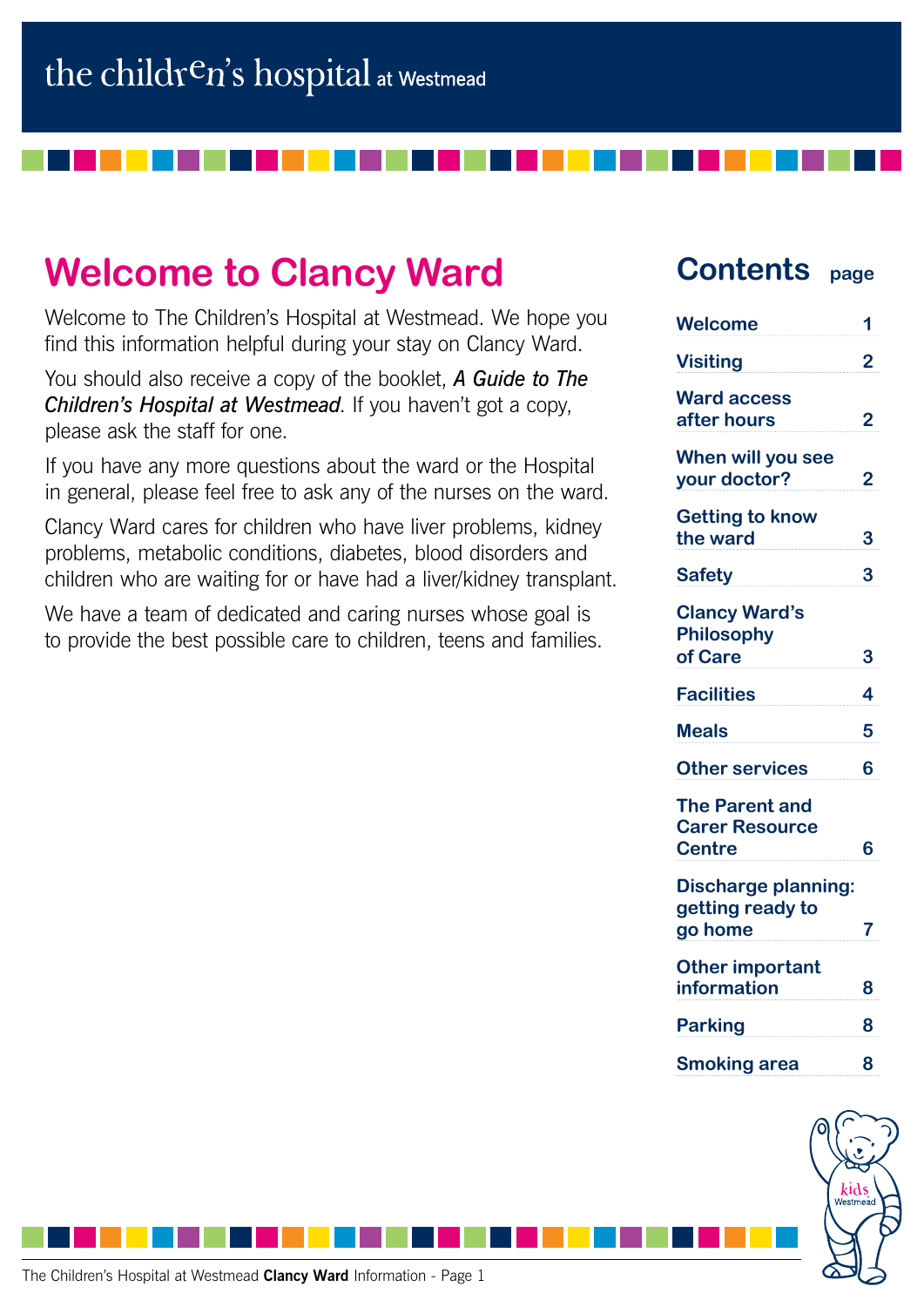## **Visiting**

If you are a parent or carer, we consider you a part of your child's health care team, rather than a visitor. You may stay with your child at all times.

For everyone else (including your child's brothers and sisters), visiting hours on the wards are 10am to 12 noon and 2pm to 8pm. The Hospital has a rest period between 12 noon and 2pm every day. Only parents and carers may stay with their child during the rest period. Please ask family and friends not to visit during this time.

For the safety of your child and other patients, we can't let anyone visit your child if you're not there, unless you make prior arrangements with staff.

More information about visiting is in the *A Guide to The Children's Hospital at Westmead* booklet.

### **Ward access after hours**

For the safety of children, families and staff, only patients and parents/carers are allowed on the ward outside visiting hours. Staff will open the door for you to enter or leave the ward after hours – check the signs near the ward doors for more information.

If you are staying with your child overnight, you need to be listed on our register. Some time in the afternoon or evening, one of our staff will come round and ask for your name and some ID so that your details can be added to the register.



## **When will you see your doctor?**

Your doctor will see your child every day, but there is usually no set time. Please let your nurse or the ward clerk know if you are leaving the ward, so they can get in touch with you if your doctor comes in to see your child.

The resident or registrar (junior doctors) in your child's medical or surgical team will let your child's consultant know that you

are in Hospital. Often, your child is seen by the resident or registrar, rather than the consultant, but they will be reporting to the consultant. In most cases, junior doctors and the nursing staff will provide most of your child's day-to-day contact and care.

A *resident* is the most junior member of the medical team. They have practiced medicine under close supervision in an adult hospital for at least two years before working at this Hospital.

A *registrar* is a doctor who is training to become either a paediatrician or a surgeon.

A *consultant* is a specialist in a particular area of medicine, e.g. renal medicine (related to the kidneys and bladder) or ophthalmology (eyes). All consultants are responsible for teaching and supervising our junior doctors.

## **Care boundaries**

As a member of your child's health care team, we strongly encourage you to be actively involved in your child's care and in decisions about their care. However, *it is very important that you provide care for your child only*. Please speak with a nurse if you have concerns for another child.

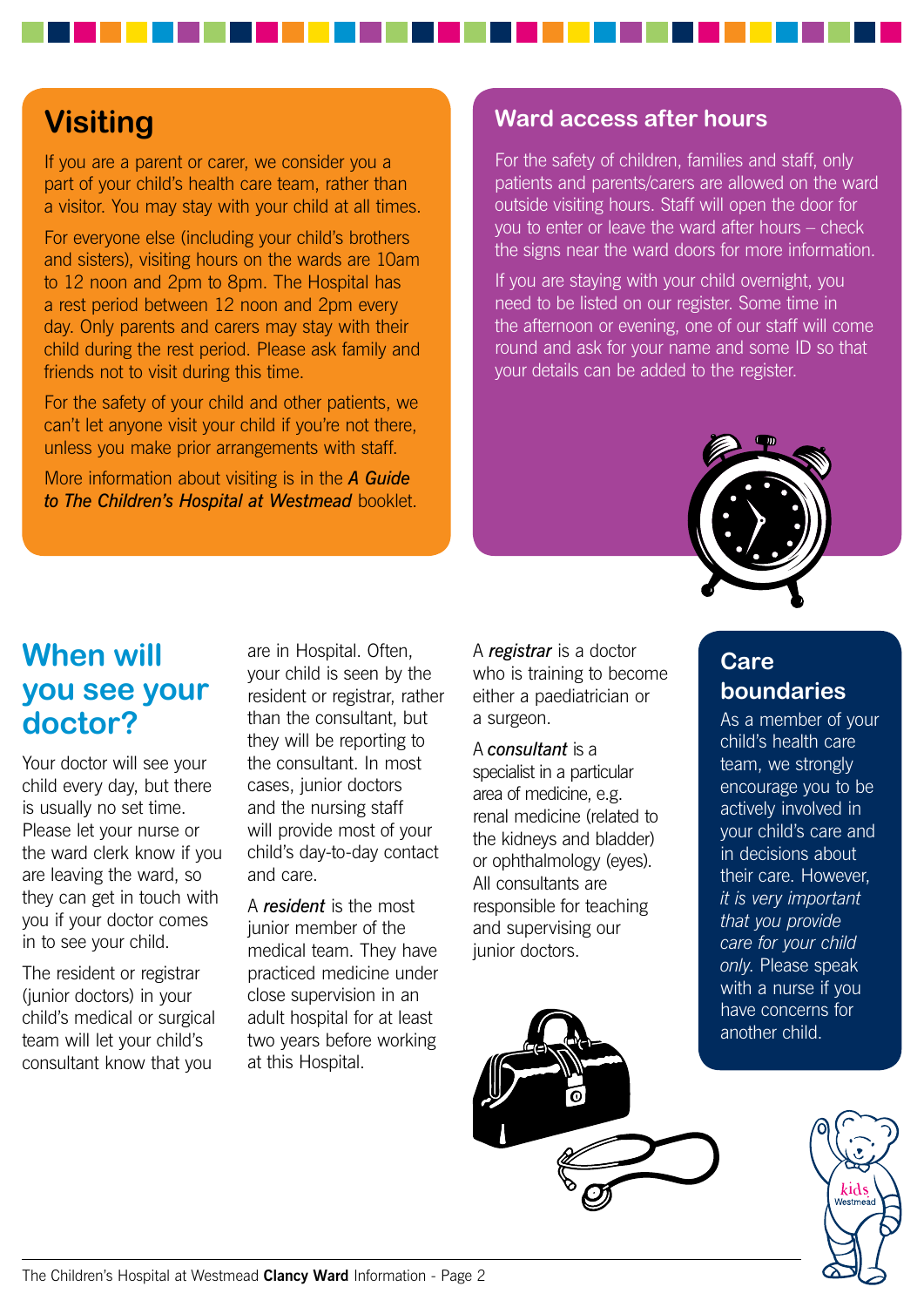## **Getting to know the ward**

The nurse who admits your child to the ward will show you and your child around the ward. This will help you become familiar with the ward and know where everything is. If this doesn't happen, please speak to a member of staff.

Our Volunteers can take you for a walk to show you the rest of the Hospital, if you would like. Please ask a member of staff to arrange this for you.

## **Clancy Ward's Philosophy of care**

- $\Delta RING Caring$  for the physical, social, spiritual and emotional needs of our patients and families to the best of our ability. Caring results in secure, happy patients.
- LISTENING Listening to the opinions of patients and families with an open mind and a caring heart.
- CCEPTING Accepting of all cultures, values, morals, religions, beliefs and differing opinions. Accepting that we are all individuals.
- URTURING Nurturing children & families during difficult times. Building relationships to enable support and education so our families can care for their child's needs at home.

**NHILD & FAMILY CENTRED – Child** & family centred care caters to meet the individual needs of our families and children.

**YOUTHFUL ATTITUDE - Flexible,**<br>fun approach to nursing children & families.

**JORKING AS A TEAM – Working** with families and health professionals to provide the best care for our patients.

PPROACHABLE – Have an open, approachable manner. Make it easy for children and parents to ask questions and talk about their concerns.

RESPECT – Respecting that families have the right to make informed decisions about the care of their child.

 $EDICATION - Caring for every$ child as if they were our own.

### **Safety**

Keeping your hands clean is the single best way to prevent the spread of infections in the Hospital and at home. Please wash your hands before and after touching, feeding and changing your child and ask your visitors to do the same. Also, if friends or family are unwell, please ask them not to visit.

Please feel free to ask staff caring for your child if they have washed their hands when they enter your child's room.

For more information on reducing infection, ask staff for a copy of the brochure for kids, parents and families, called 'Stopping the spread of germs'.

Patients and carers must not share beds with patients. It is not safe to put your child into your chair bed with you and patient beds are not designed for adults. Please always put your child to sleep in their bed where we can safely care for them.

Very small objects or toys must be kept out of reach of our smaller patients. Please make sure these items are securely out of reach at all times.

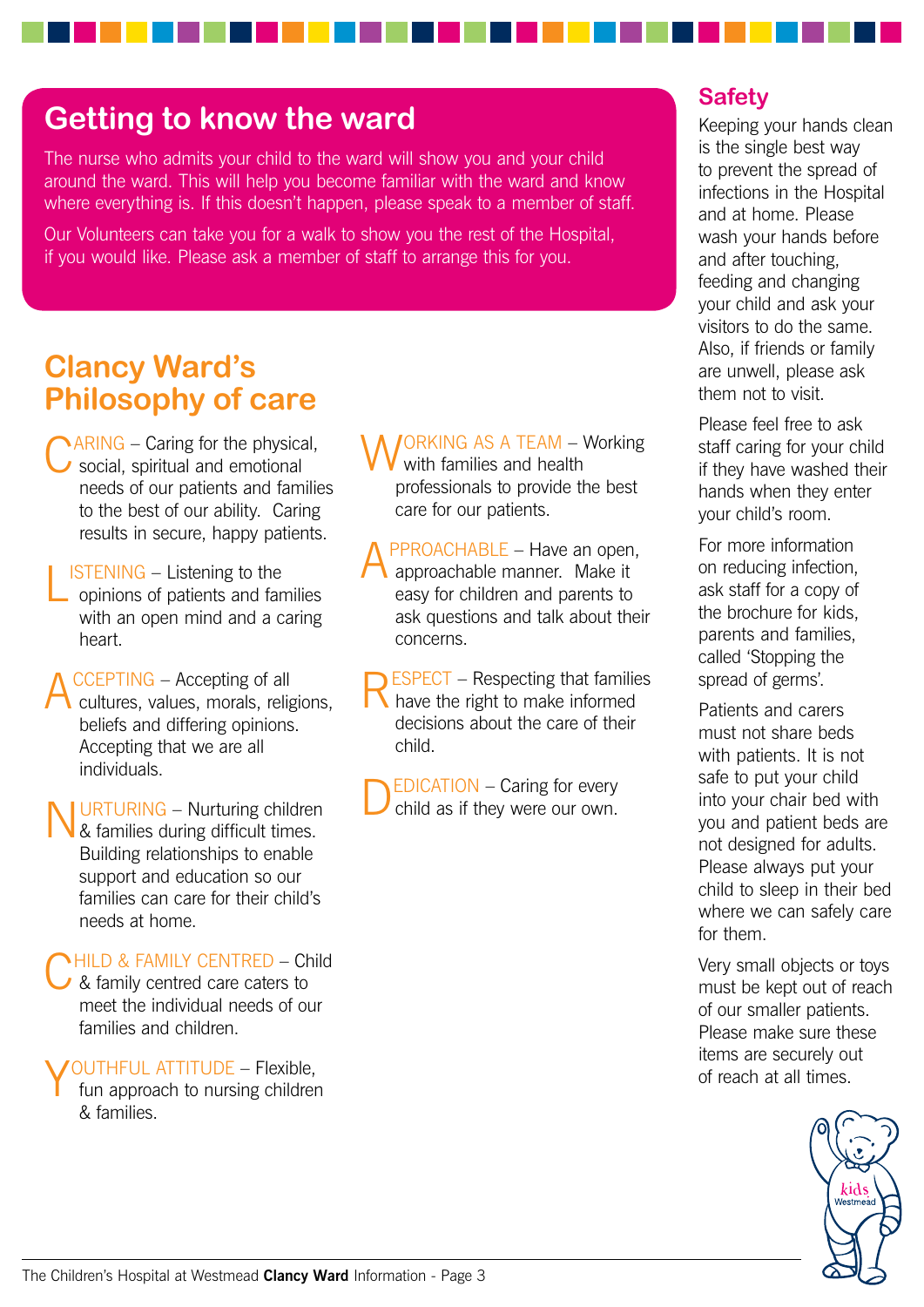### **Security**

Please try to keep valuable items at home, if possible. If you do have valuable items with you, including your mobile phone, jewellery, cameras or money, please keep them safe at all times.

### **The ward kitchen**

The ward kitchen is a child-free space. Parents/carers may use the kitchen to heat up meals.

To prevent children from getting burnt, no hot drinks or boiling water are allowed in patient areas.

#### **Showers and toilets**

Most wards have shower and toilet facilities in the parent lounge which can be used by parents and carers at any time. We will provide you with clean towels and you can buy toiletries from the vending machines around the Hospital if you need them. Please don't use the children's bathrooms.

#### **Parent Lounge**

There is a parent lounge on most wards. This is a child-free space where you can go to relax, watch TV, enjoy the free tea and coffee facilities or have something to eat in peace and quiet. A small fridge is provided where you can keep food. Please label any food with your child's name and the date. Any unlabelled food will be thrown away.

Please keep the volume of the TV to a minimum, for the sake of all parents/carers using the lounge. The TV will be turned off in the evenings, as there are parents/carers sleeping in the rooms attached. Please keep the parents' lounge, room and bathroom facilities clean and leave the area as you would like to find it yourself. If the area is dirty, please let a member of staff know so we can organise a cleaner.



#### **Phones**

You can receive calls from friends and family directly to your bedside phone. When you arrive at the ward, you will be given the number – please let someone know if this doesn't happen. Please note that if you receive a phone call after 8pm or before 7am, it will automatically be diverted to the nurses' station, to not disturb others in the room.

You are also able to make free calls from the bedside phone to any Australian landline or mobile phone. For calls within Sydney metro, or calls to any Australian mobile phones, dial **401 2340**, and then the number. For calls outside the Sydney metro area, including interstate, dial **401 1110**, and then the number.We ask that you be respectful of other patients and families by keeping your phone calls brief and please do not make calls from the ward late at night.

There are public phones located around the Hospital. Staff can direct you to the nearest public pay phone.

Phone cards purchased at the Kids Plus Chemist or the Bear Bite Cafeteria can be used to make calls from public phones and bedside phones in the Hospital.

## **Using your mobile phone**

It is usually fine to use your mobile phone on the wards, but it may interfere with medical equipment in some cases. If you would like to use your mobile phone, please ask nursing staff first.

### **Television and other entertainment**

Each bed has access to the in-house Starlight Channel (channel 8), and the radio. Commercial channels are also available. Handsets placed near your child's pillow will allow them to hear the TV without disturbing others in the room. We ask that all TVs are switched off at 9.30pm so that patients can rest.

There are videos, DVDs, board games, colouring, painting etc available to entertain your child – just ask your nurse!

There is a patient play area located at the end of the long corridor for patients and visitors to play in. Please ensure that the room is left tidy after use.

### **Emergency equipment drawer**

The left drawer of the bedside locker is reserved for emergency equipment and is labelled 'Staff Only'. Please do not put anything in this drawer.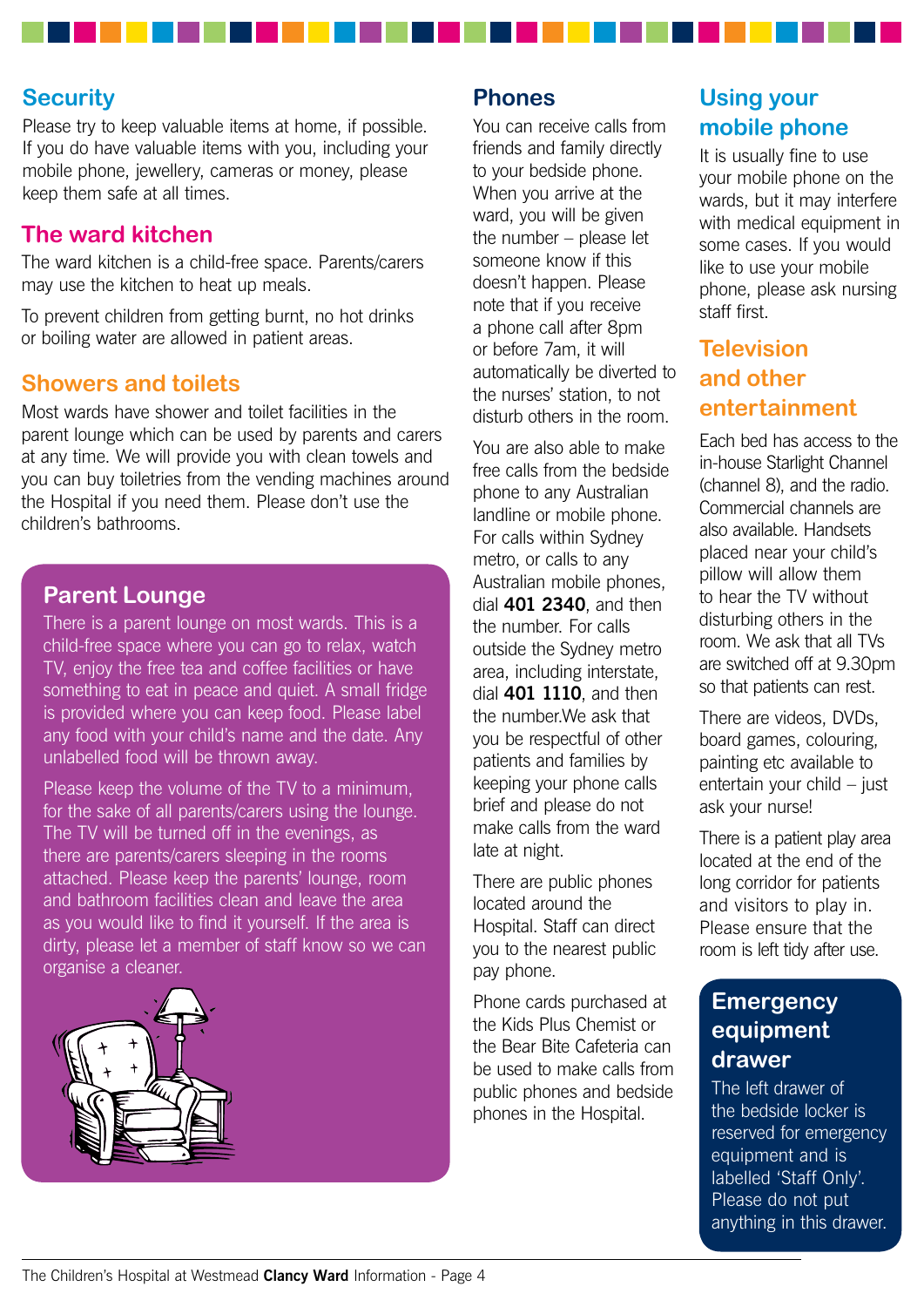## **Meals**

### **Patient Meals**

Most patients receive a menu and can choose their meals (if your child has a short admission, they may not have the chance to do this). There are Dietary Assistants and Dietitians who are available to answer questions or help with any special dietary needs. A snack trolley for patients is located on each ward.

Never give food or drink to your child if there is a 'Nil by Mouth' or 'NBM' notice on the bed. This could be dangerous for your child. Please never give food or drink to any child other than your own.

### **Meals for Parents**

Meals are not provided for parents free-of-charge. There are a number of places at the Hospital where snacks and meals can be purchased from early morning to late evening.

#### **On level two (street level):**

The Bear Brasserie Monday – Friday, 8am to 7pm

**Starbucks** Monday – Friday, 6am to 11pm

Saturday and Sunday, 7am to 10pm

#### **On level one:**

The Bear Bite Café Monday – Friday, 8am to 8pm

Saturday, Sunday and Public Holidays, 8.30am to 6.30pm

You are welcome to bring food onto the ward and store it in the fridge in the parents' lounge area. Please remember to mark food clearly with your child's name and the date.

Snacks can be purchased from a trolley that the Volunteers bring to each ward every weekday morning (except on public holidays). Snacks, drinks and other items, such as toiletries, are also available from vending machines around the Hospital.

### **Bringing Food into the Hospital**

Food safety is important for you and your child. To stop bacteria spoiling food, food needs to be kept below 5°C or above 60°C, otherwise it can become spoiled and may cause food poisoning.

#### **If you bring food into the Hospital, please remember:**

- Hot food is difficult to keep hot, so it's better to chill the food overnight.
- Bring cold food or chilled food in an esky with ice. Remember, bacteria will multiply if the food is not kept consistently cold.
- Food can be reheated in the microwave on the ward. Please make sure it's thoroughly heated through before eating.

If you want to bring food in for your child, please talk to staff first, to make sure it won't interfere with your child's diet or treatment plan.

kid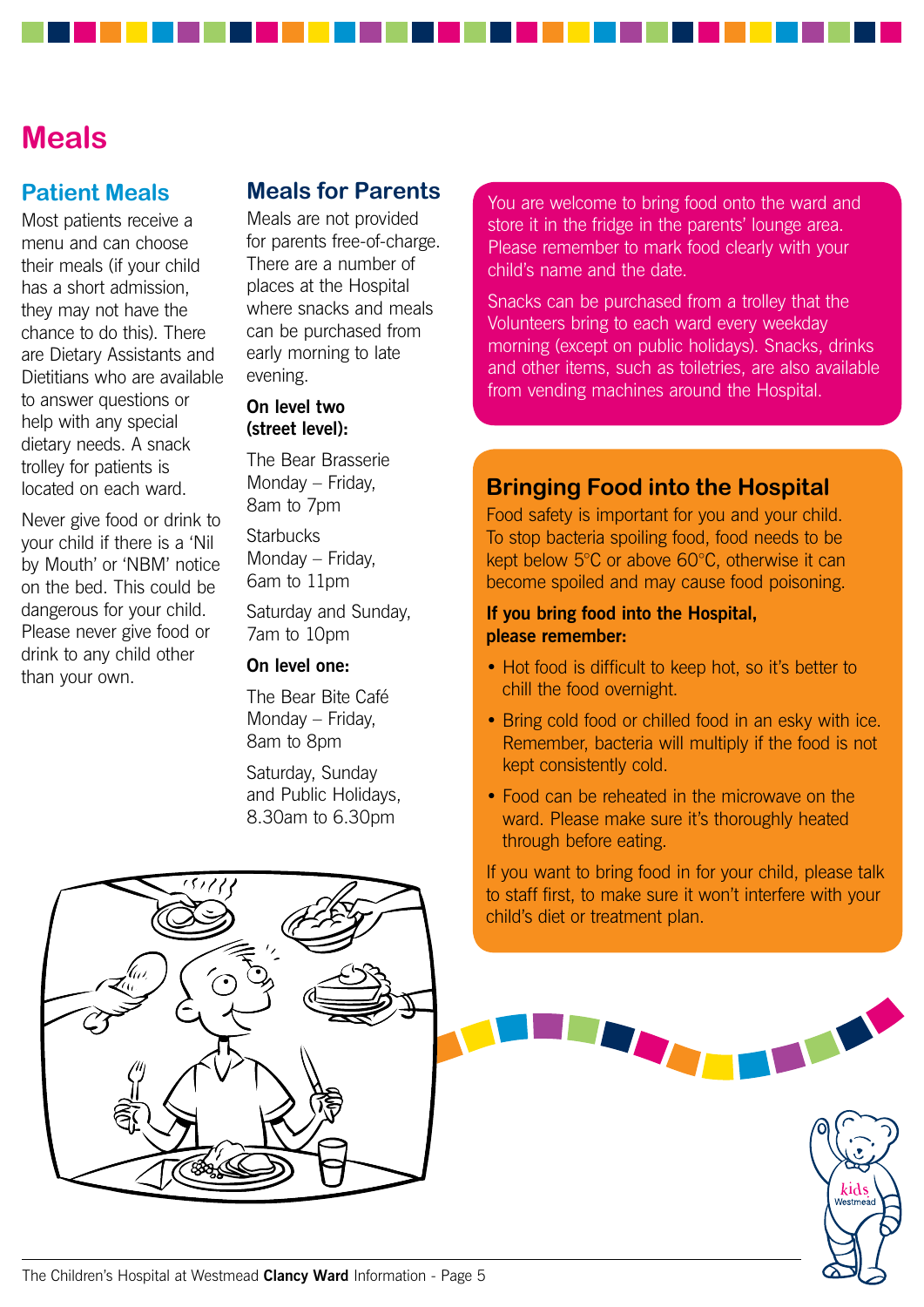## **Other services**

## **Patients' Friend**

The Patients' Friend is here to represent the interests of you and your child and, where appropriate, negotiate on your behalf. If you have an issue with any aspect of your child's hospitalisation, firstly please let a member of your child's health care team know. If you are not satisfied, please phone the Patients' Friend on (02) 9845 3535 or on extension 53535 from your bedside phone. The office of the Patient's Friend is on level two of the Hospital, next to Kids Health.

## **Accommodation**

You can stay overnight on a chair bed beside your child's bed. There is room for only one parent/ carer to stay by the child's bedside overnight. If this is a problem, please speak with the Nursing Unit Manager or Nurse in Charge of the shift. All chair beds must be folded up in the morning for safety reasons. Please reuse the linen while you are staying at the Hospital.

Please make sure you're not blocking the emergency equipment drawer when you are sleeping in the chair bed.

A limited number of parent rooms are also available on most wards, for a nightly fee. These

rooms are allocated by the Nursing Unit Manager and, as availability is very limited, a number of factors are taken into account when a room is allocated.

You may also stay in the Parents' Hostel on level two of the Hospital. Rooms sleep up to two adults. To book a room, please phone the Parents' Hostel directly on (02) 9845 2958 or on extension 52958 from your bedside phone. No other children can stay in the Hospital overnight, except if they have to be with you to be breastfed. There is a nightly fee to stay in the Hostel.

### **Sibling Care**

The Sibling Care Centre is located at the bottom of the ramp on level one. For a small fee, the Centre can provide child-minding for the brothers and sisters of children who are in Hospital. The Centre is open seven days, 9am to 3pm Monday to Friday and 10am to 2pm most weekends and is staffed by trained volunteers. The Centre closes on Christmas Eve and re-opens at the beginning of February each year. For bookings, please phone the Volunteer Service on (02) 9845 3840.



## **The Parent and Carer Resource Centre**

The Parent and Carer Resource Centre, located on level two of the Hospital, opposite Kids Health, is provided by the Carer Support Program.

The Centre has been designed by parents for parents. It provides a relaxing and homely environment where parents and carers can take a break and it is staffed by a team of trained Carer Support Volunteers who are dedicated to providing a friendly atmosphere and a listening ear.

The Resource Centre offers a range of free services to parents and carers and we will try to respond to any query or request. If you cannot make it into the Centre or prefer not to leave your child's bedside, our Volunteers can come to you to keep you company or to bring you carer or local information. Just phone 50580 from the bedside phone. For more information about the Parent and Carer Resource Centre, refer to the booklet *A Guide to The Children's Hospital at Westmead*.

### **Volunteers**

Volunteers are available if you need someone to sit or play with your child when you can't be there. Ask the nursing staff or the ward clerk and they can arrange this service for you.

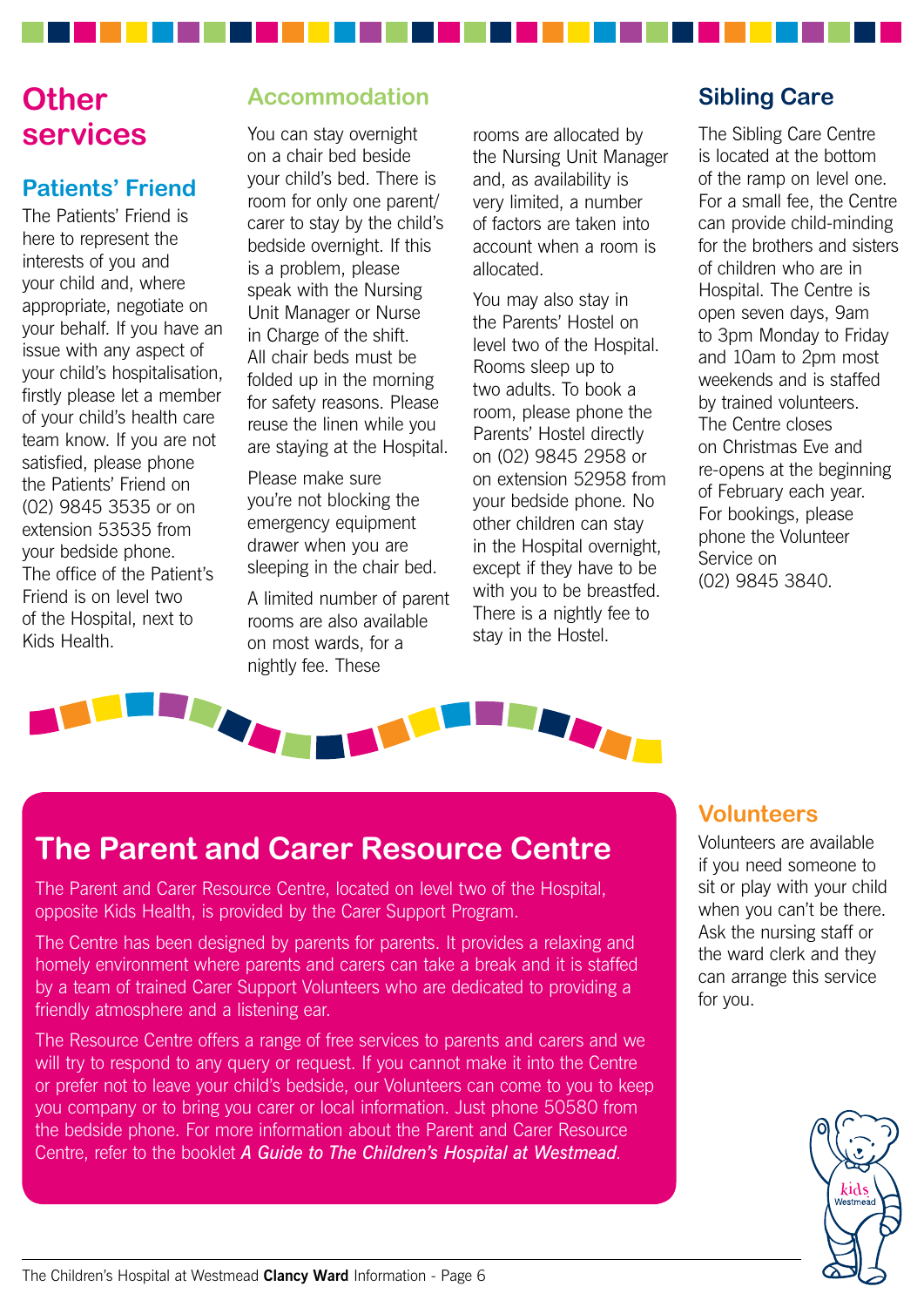## **Radio Bedrock and the Starlight Express Room**

Radio Bedrock and the Starlight Express Room are on level two of the Hospital (opposite Camperdown Ward).

You can go up to the Starlight Room to play video games, do art and craft or to just hang out. If you can't go to the Starlight Room you can call them on the bedside phone to request music or a movie or to enter one of the many competitions.

This area is a retreat for patients and is a 'doctorfree zone'.

The Starlight Express Room is open Monday to Friday, 10.30am – 5pm and Saturday, Sunday and public holidays,  $11$ am – 4pm.



#### **Radio Bed Rock Studio (live interactive show)**

Monday to Friday, 6pm – 8pm

**Radio Bed Rock Song Request line (phone 53577)**

Monday to Friday, 10.30am – 5pm

Saturday and Sunday, 10.30am – 2.30pm

You can use this space to write down questions you have for any of the staff looking after you/your child or any information about your child you think they should know.

## **Discharge planning: getting ready to go home**

We will try to keep you informed of any plans we have to send your child home. Discuss your child's discharge plans early with their doctor so you are well informed and can make necessary arrangements with your family.

You will receive a discharge summary which will either be given to you before you go home or will be posted to you. If your child needs a follow up appointment, you may be given a phone number to make the appointment, or we may make the appointment on your behalf and phone you with the information. Please check with staff.

Staff will tell you if you need any medication for your child before going home, but you should also ask them about this.

#### **If your child is given new medication, make sure you fully understand how to give the medication and what side effects to look out for.**

Please let us know as soon as you can if there are any problems which may delay your child's discharge, such as lack of transport. As there are usually other patients waiting for a hospital bed, we can't allow your child to stay in the bed after they've been discharged. We may be able to help you with alternate arrangements, so please speak with staff if you have any issues.

There are facilities in the Hospital you can use while you're waiting to leave the Hospital, such as the Parent and Carer Resource Centre or the Kids Health bookshop, both on Level Two. Your nurse can give you more information.